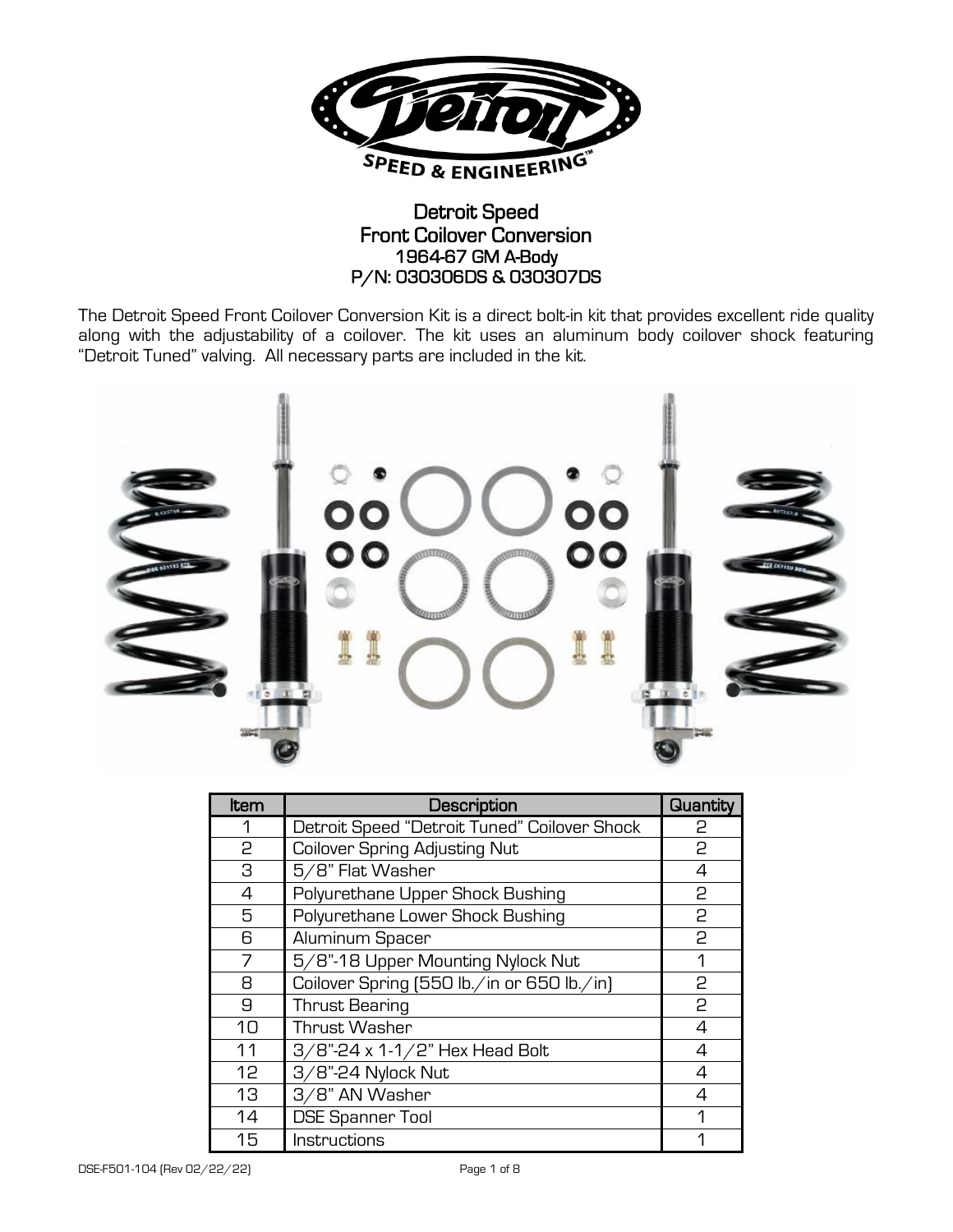| <b>Fastener Torque Specifications</b> |                  |  |  |
|---------------------------------------|------------------|--|--|
| Application                           | Torque (ft-lbs.) |  |  |
| <b>Coilover Shock Mounting Bolts</b>  | $35$ ft-lbs.     |  |  |
| Upper Ball Joint                      | $50$ ft lbs.     |  |  |

- 1. Chock the rear wheels and loosen the front lug nuts. Raise the front of the vehicle and support the front of the vehicle with jack stands under the frame. Remove the front wheels. Disconnect the front anti-roll bar from the lower control arm.
- 2. Remove the existing shock from the vehicle. Remove the brake caliper and support it out of the way. Remove the brake rotor.
- 3. Support the lower control arm with a floor jack and separate the upper ball joint from the spindle. CAUTION: The coil springs are under tension. The proper spring compressor must be used. It is not necessary to separate the lower ball joint from the spindle. Remove the factory coil springs.
- 4. Assemble the coilover shock for installation in the vehicle. The coilover adjuster nut must be threaded all the way to the bottom of the threads. Install a thrust washer followed by the roller bearing and then another thrust washer. Slide the black flat washer over the threaded portion of the shock along with the lower polyurethane shock bushing (Figure 1).



Figure 1 – Shock Assembly

5. Before installation of the coilover shock, the hole size in the frame of the upper coilover shock mount must be opened up to 1" for the lower shock bushings. This can be done using a 1" drill bit or a Uni-Bit. NOTE: Use a grinding disc to make sure there are no sharp edges after opening the upper shock mount hole. Failure to do this would result in the shock bushings to not seat properly (Figure 2 on the next page).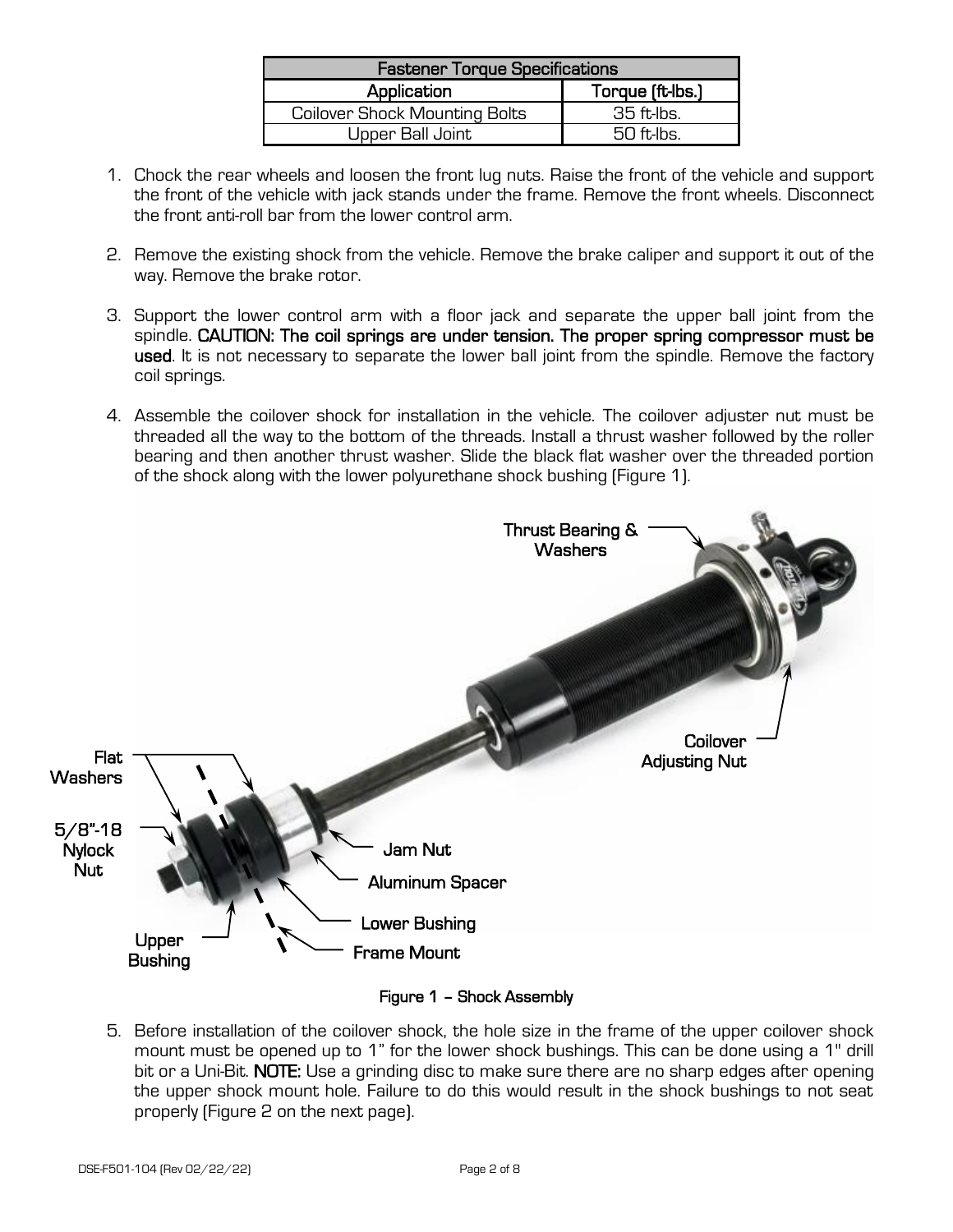

Figure 2 – Remove Sharp Edges/Burrs

- 6. If using factory or other aftermarket lower control arms, it may be necessary to enlarge the original shock mounting holes in the control arms to 3/8" holes.
- 7. Slide the spring over the coilover shock. Place the shock assembly in the vehicle by angling the shock inward at the top and locating the spring in the upper locating ring in the frame. Turn the spring, if necessary, to locate the spring into the frame. Make sure the stem of the lower bushing passes through the upper shock mount in the frame (Figure 3).



Figure 3 – Lower Shock Bushing

- 8. Slide the upper shock bushing over the threaded shaft on the shock followed by a black flat washer. Start the  $5/8$ "-18 Nylock Nut a few threads to hold the shock in place. Do not tighten at this time.
- 9. Insert the provided  $3/8$ "-24 x 1-1/4" hex head bolts through the lower shock tie bar. Raise the lower control arm and install the bolts through the lower control arm. NOTE: The shock tie bar sits on top of the lower control arm. Thread the  $3/8$ "-24 Nylock nuts onto the bolts along with the 3/8" AN Washers. Torque the nuts to 35 ft-lbs.
- 10.Raise the lower control arm and insert the upper ball joint into the spindle. Using the original hardware, install the castle nut onto the upper ball joint and torque to 50 ft-lbs. If necessary, tighten further to insert the cotter pin. Make sure to bend the cotter pin after sliding it through the ball joint to insure it does not slide out of the ball joint.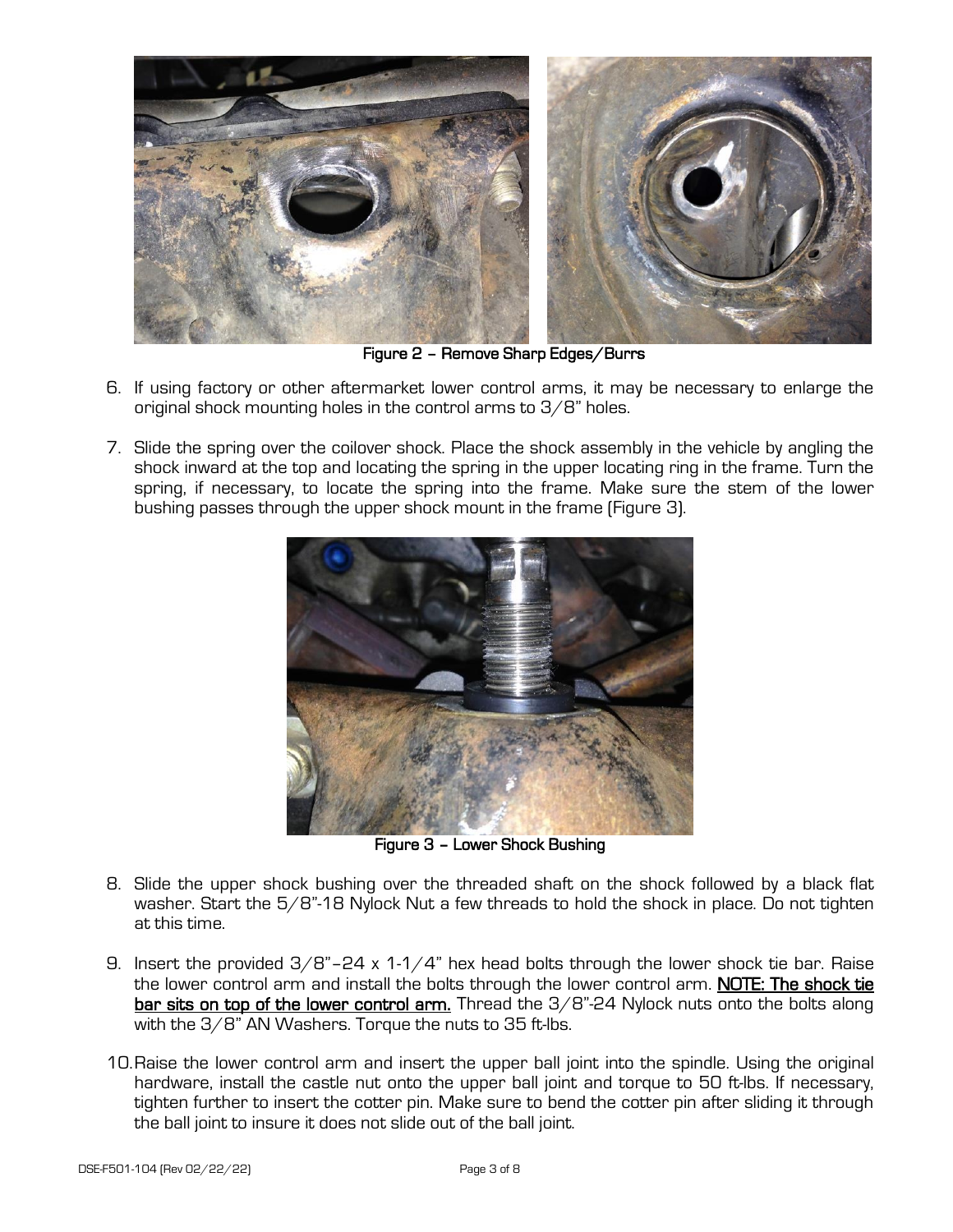- 11. Tighten the  $5/8$ "-18 Nylock Nut. To tighten, hold the hex portion of the shaft with a  $1/2$ " box end wrench. CAUTION: When tightening the 5/8"-18 Nylock Nut, failure to hold the shaft from turning too many times while under pressure can cause the inner shaft nut to loosen and fall off. This would result in sending the shocks back to be repaired at the customer's expense.
- 12.Tighten the nut until the upper shock bushing starts to compress and turn the nut one additional turn. NOTE: Do not over tighten the Nylock nut.
- 13.Repeat steps 2-12 for the opposite side of the vehicle.
- 14.Reinstall the calipers as well as the anti-roll bar. Install the wheels and tires. With the vehicle on the ground, follow step 15 below to adjust the vehicle to the desired ride height.
- 15.Setting the Vehicle Ride Height

# WARNING: DO NOT ADJUST THE COILOVER ADJUSTING NUT WITHOUT THE VEHICLE RAISED OFF THE GROUND TO REMOVE THE WEIGHT OFF THE COILOVER SHOCKS. FAILURE TO FOLLOW THIS PROCEDURE WILL RESULT IN DAMAGED THREADS ON THE SHOCK BODY THAT CANNOT BE WARRANTIED.

- a. With the vehicle assembled with all components installed, adjust the vehicle ride height. Before adjusting the ride height, Detroit Speed recommends cleaning the threads of the shock. Once the threads are clean, apply dry bicycle chain lube to the threads of the shock body before adjusting the spanner nut and compressing the coilover spring. Allow the chain lube to dry before adjusting the spanner nut. If you have the non-adjustable shocks, the spanner nut has a soft tip set screw that will need to be tightened before the vehicle is driven.
- b. Detroit Speed does include a spanner tool (P/N: 031060DS) to adjust ride height however if you have the adjustable coilover shocks, Detroit Speed does offer an adjustment tool available as P/N: 031061DS if needed. A photo can be seen in Figure 4.



Figure 4 – Spanner & Adjustment Tool

- 16. Once the car is adjusted to the desired ride height, have an alignment by a professional alignment shop performed at this point.
- 17. The installation of the coilover conversion with non-adjustable shocks is now complete.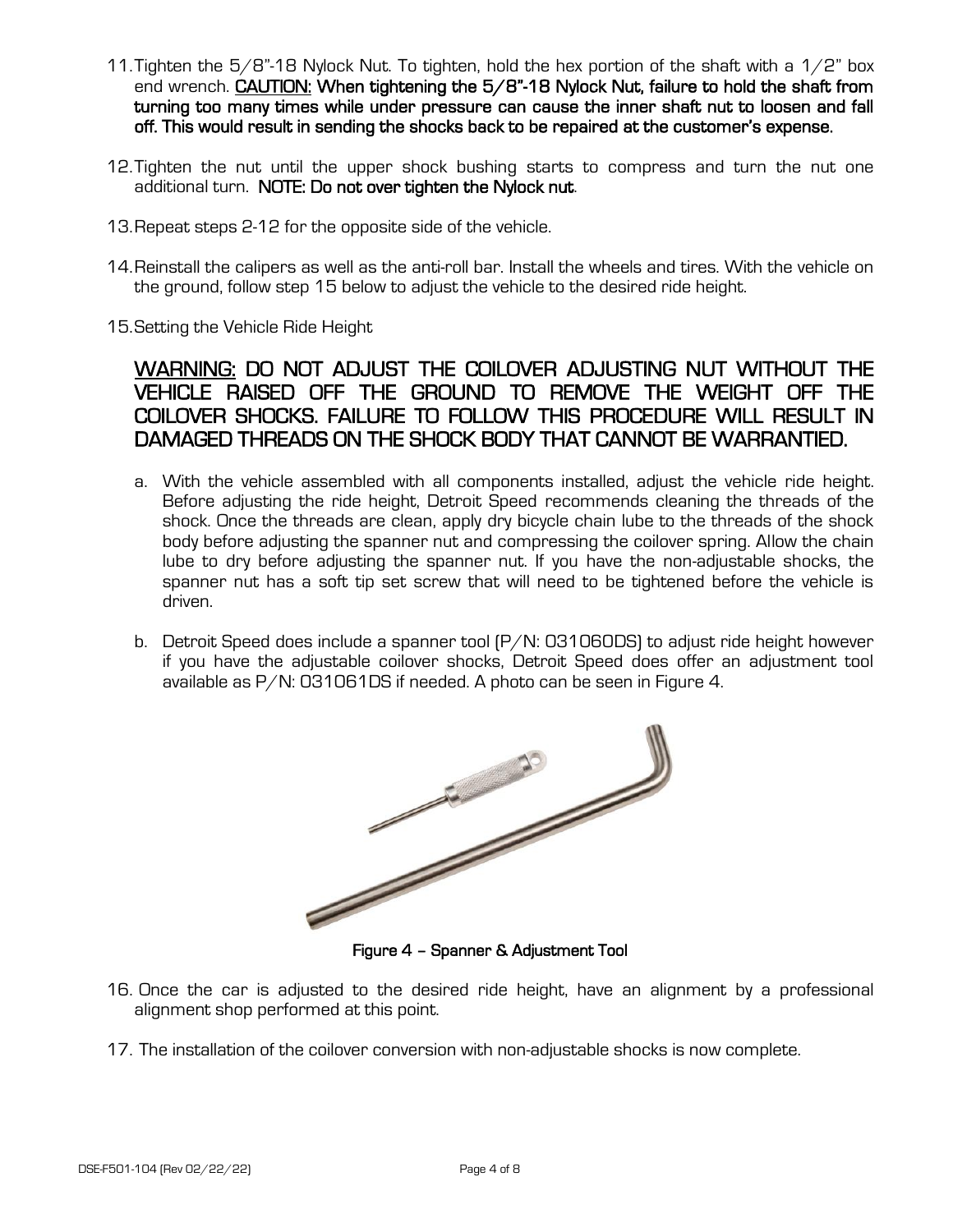

Figure 5 – Detroit Speed Non-Adjustable Shock

18. If the Single Adjustable, Double Adjustable or the Double Adjustable Remote Canister Coilovers were purchased as an upgrade, refer to the following information for adjustment procedures.

## Detroit Speed Single Adjustable Shocks

To change from the recommended "Detroit Tuned" valving, adjustments can be made independently to the rebound setting. The rebound is controlled by the sweeper at the upper shock mount (Shock is mounted body side down). The sweeper rotates clockwise (+) to increase the damping and counterclockwise (-) to decrease the damping. Refer to Figure 6a.



Figure 6a – Detroit Speed Single Adjustable Shock

To return to the Detroit Speed recommended settings, turn the sweeper clockwise (+) to full damping. Once at full damping, turn counterclockwise (-) to reach the recommended settings. Refer to Figure 6b for the rebound settings.

# Rebound (Sweeper)……… 15 Sweeps (counterclockwise, -) Figure 6b – Detroit Speed Recommended Settings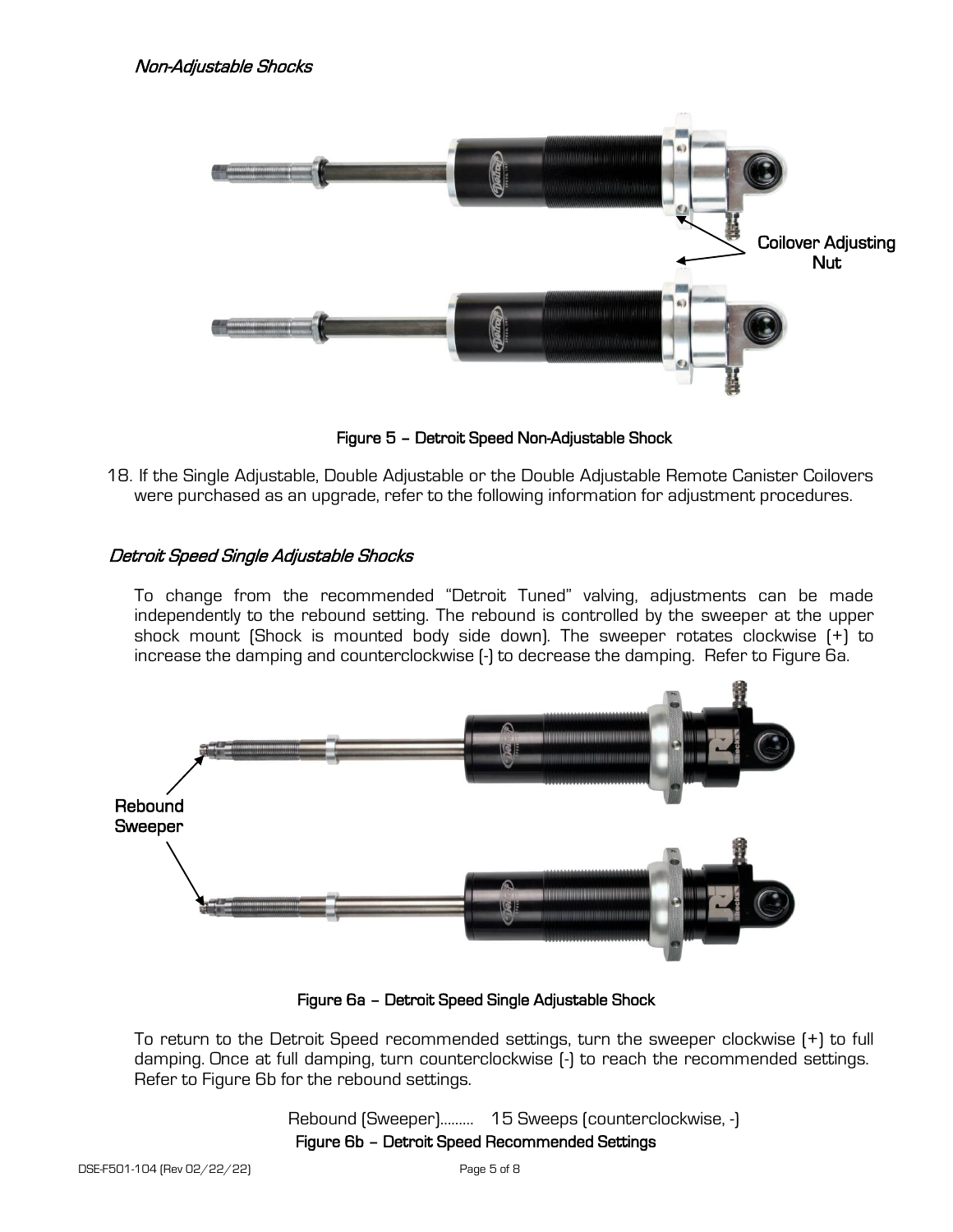

## • Adjuster (60 Sweeps)

The low-speed adjuster is a "clicker" style adjuster meaning that its adjustment is measured by detents located inside the sweeper. There are 16 sweeps per 1 revolution of the sweeper. It uses a right-hand thread in its operation which means as you increase low-speed, the adjuster will move up on the eyelet. The recommended change for an adjustment is 8 sweeps at a time. The low-speed adjuster's reference position is full stiff (closed, or all the way up) and referred to  $-0$  ( $-0$  = full stiff,  $-60$  = full soft).

## **Tuning Notes**

- o Racetrack
	- For more grip, soften the damping.
	- For increased platform control, stiffen the damping.
- o Street
- For a more comfortable ride, soften the damping

## Detroit Speed Double Adjustable Shocks

To change from the recommended "Detroit Tuned" valving, adjustments can be made independently to both the high and low speed settings. The rebound is controlled by the sweepers at the upper shock mount. The sweepers rotate clockwise (+) to increase the damping and counterclockwise (-) to decrease the damping. The sweepers can be seen in Figure 7a on the next page.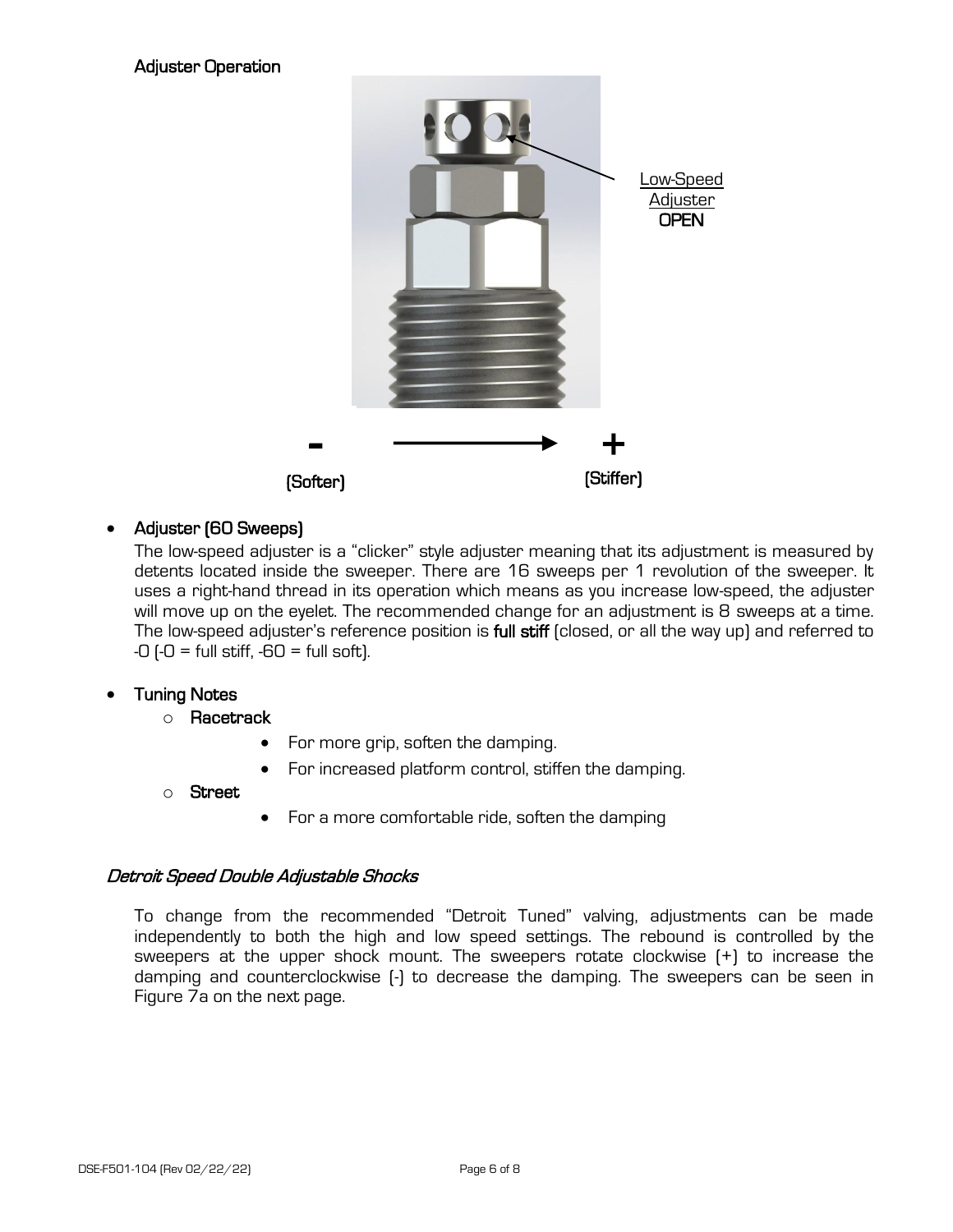

Figure 7a – Detroit Speed Double Adjustable Shock

When adjusting the low speed rebound start at full  $[+]$  position, when adjusting the high speed rebound start at full (-) position. To return to the Detroit Speed recommended settings turn the sweeper clockwise (+) to full damping for the low speed setting, and counterclockwise (-) to full damping for the high speed setting. Once at full damping, turn counterclockwise (-) for the low speed setting, and clockwise (+) for the high speed setting to reach the recommended settings. Refer to Figure 7b for recommended settings.

Low Speed Rebound (Sweeper)……… 15 sweeps (counterclockwise)(-) High Speed Rebound [Sweeper]……… 4 sweeps (clockwise)(+) Figure 7b – Detroit Speed Recommended Settings

#### Detroit Speed Double Adjustable Shocks w/Remote Canisters

To change from the recommended "Detroit Tuned" valving, adjustments can be made independently to both the high and low speed settings. The rebound is controlled by the sweepers at the upper shock mount. The sweepers rotate clockwise (+) to increase the damping and counterclockwise (-) to decrease the damping. Refer to Figure 8a.



Figure 8a – Detroit Speed Double Adjustable Shock w/Remote Canister